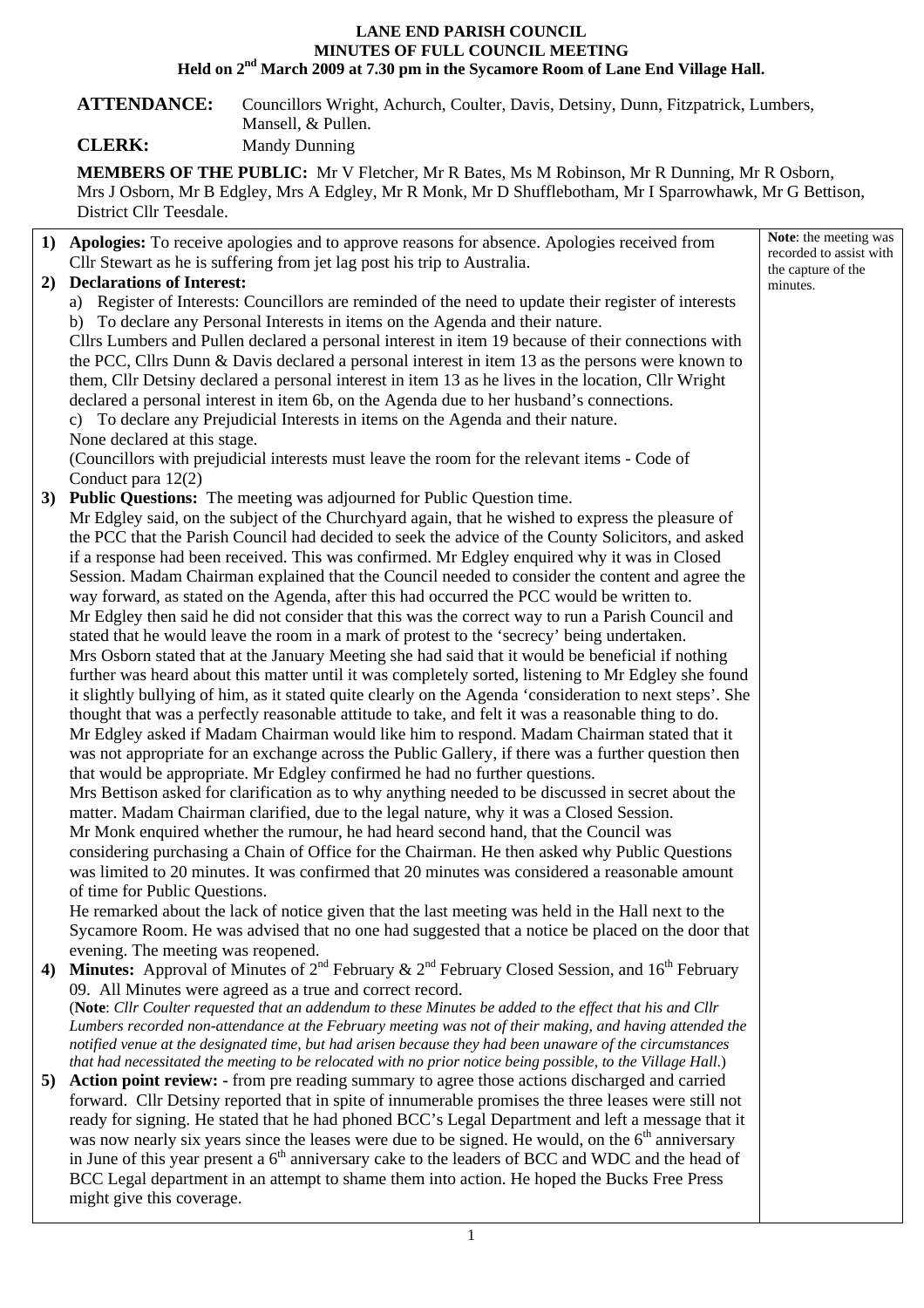| Cllr Detsiny wished to make it clear that the item regarding the Communications $\&$ Business Plan<br>leads meeting was not to be indefinitely deferred but postponed until other high profile issues were<br>off the table, he hoped that it would only need to be deferred for a month.<br>Cllr Pullen confirmed that he would enquire of the wording for the plaque from Cllr Lumbers and<br>would then obtain it from Hatt's in Wycombe.<br>Cllr Fitzpatrick suggested that the Village Design Statement and the Emergency Plan be added to<br>the APM Agenda with a view to them being approached in a similar way as the Parish Plan.<br>Cllr Wright confirmed those items discharged, amended and those that were carried forward.<br>6) Previously Deferred Items:<br>a) Business Plan Presentation: To receive a presentation on the future plans of Lane End Sports | <b>Action: Cllr Pullen</b>           |
|-------------------------------------------------------------------------------------------------------------------------------------------------------------------------------------------------------------------------------------------------------------------------------------------------------------------------------------------------------------------------------------------------------------------------------------------------------------------------------------------------------------------------------------------------------------------------------------------------------------------------------------------------------------------------------------------------------------------------------------------------------------------------------------------------------------------------------------------------------------------------------|--------------------------------------|
| Association.                                                                                                                                                                                                                                                                                                                                                                                                                                                                                                                                                                                                                                                                                                                                                                                                                                                                  |                                      |
| Cllr Davis introduced the Associations Members sitting in the Public Gallery, and then gave an<br>overview and summary of the papers previously circulated. This had been placed on file.<br>Madam Chairman closed the meeting at 19:50 to allow Members to ask any questions of the<br>Association representatives that they may have. The Members of the Association were thanked for<br>their input and responses, and wished well in their activities. The Meeting was re-opened at 20.08<br>b) Sydney House – Wycombe District Council Development: Supplied as pre-reading.<br>Cllr Coulter checked that all Councillors had read the paper and re-iterated the reason for it.<br>He stated that the District Council's proposals may now be in doubt, but Council needed to proceed                                                                                    |                                      |
| as if these were still currently on the table. Cllr Coulter summerised the proposals.                                                                                                                                                                                                                                                                                                                                                                                                                                                                                                                                                                                                                                                                                                                                                                                         |                                      |
| He explained that there had been a number of meetings held, however there had been no clear<br>mandate from the Parish Council hence the paper. The seven principle proposals were outlined at<br>the end of the paper and if endorsed he and Cllr Fitzpatrick could formally represent the Parish<br>Council. Cllr Fitzpatrick stated a concern was that the activity at WDC appeared to have gone very<br>quiet, and the current status was not clear. It was concluded that this was probably due to the                                                                                                                                                                                                                                                                                                                                                                   |                                      |
| current property market credit crunch status.                                                                                                                                                                                                                                                                                                                                                                                                                                                                                                                                                                                                                                                                                                                                                                                                                                 |                                      |
| Madam Chair closed the meeting at 20:12 to allow both Cllr Teesdale & Mr Osborn to comment,<br>and re-opened it again on 20:15.<br>Cllr Wright asked for Cllr Coulter and Fitzpatrick to be formally nominated to represent the Parish                                                                                                                                                                                                                                                                                                                                                                                                                                                                                                                                                                                                                                        |                                      |
| Council in this matter. This was proposed by Cllr Davis and seconded by Cllr Mansell and                                                                                                                                                                                                                                                                                                                                                                                                                                                                                                                                                                                                                                                                                                                                                                                      |                                      |
| unanimously agreed. Cllr Wright then asked for the seven in principle proposals within the paper to<br>be endorsed. This was proposed by Cllr Detsiny and seconded by Cllr Achurch and unanimously                                                                                                                                                                                                                                                                                                                                                                                                                                                                                                                                                                                                                                                                            |                                      |
| agreed.<br>7) Finance:                                                                                                                                                                                                                                                                                                                                                                                                                                                                                                                                                                                                                                                                                                                                                                                                                                                        |                                      |
| - Approval of payment of Accounts for March 09. The Clerk indicated there was a typographical                                                                                                                                                                                                                                                                                                                                                                                                                                                                                                                                                                                                                                                                                                                                                                                 |                                      |
| error on the lists although the cheque was correct, and a new listing would be issued. Cllr Coulter<br>asked if the electricity maintenance charge was always the same, the Clerk confirmed this had been<br>the case.                                                                                                                                                                                                                                                                                                                                                                                                                                                                                                                                                                                                                                                        | <b>Action: Clerk. Done</b>           |
| Cllr Detsiny drew Councils attention to cheque 2154, which was payment to BCC for the advice                                                                                                                                                                                                                                                                                                                                                                                                                                                                                                                                                                                                                                                                                                                                                                                  |                                      |
| recently received.<br>Cllr Dunn proposed $&$ Cllr Lumbers seconded the expenditure. The Council resolved the                                                                                                                                                                                                                                                                                                                                                                                                                                                                                                                                                                                                                                                                                                                                                                  |                                      |
| expenditure for the month unanimously.                                                                                                                                                                                                                                                                                                                                                                                                                                                                                                                                                                                                                                                                                                                                                                                                                                        |                                      |
| On the Budget Management sheet Cllr Coulter tested his understanding on three entries these were<br>clarified.<br>-Annual independent review of financial procedures; paper circulated post agenda issue.                                                                                                                                                                                                                                                                                                                                                                                                                                                                                                                                                                                                                                                                     |                                      |
| Cllr Wright asked if all members had read the paper, this was confirmed. Cllr Coulter summerised                                                                                                                                                                                                                                                                                                                                                                                                                                                                                                                                                                                                                                                                                                                                                                              |                                      |
| the review by stating that there were effective financial controls in place.<br>The Council approved and resolved the completeness of the review for the required Audit purpose.                                                                                                                                                                                                                                                                                                                                                                                                                                                                                                                                                                                                                                                                                              |                                      |
| -S137 requests 09/10. Paper supplied as pre-reading. Cllrs Coulter & Davis concurred that the                                                                                                                                                                                                                                                                                                                                                                                                                                                                                                                                                                                                                                                                                                                                                                                 | Note: The Clerk has                  |
| donations should be given only to local organisations. Cllr Wright believed that the total budget for<br>09/10 was £2000.00                                                                                                                                                                                                                                                                                                                                                                                                                                                                                                                                                                                                                                                                                                                                                   | confirmed the budget<br>is £4500.00  |
| Council resolved the Oasis Centre should receive a donation of $£1000.00$ and that M40 CEG<br>receive £500.00 from the 09/10 budget.                                                                                                                                                                                                                                                                                                                                                                                                                                                                                                                                                                                                                                                                                                                                          | <b>Action:</b> Clerk to deal<br>Done |
| Cllr Wright reminded Council that the Day Centre usually applied for an annual donation of<br>£500.00; Council resolved that this should also be granted subject to the application being received.<br>Grit Bin request Pusey Way                                                                                                                                                                                                                                                                                                                                                                                                                                                                                                                                                                                                                                             |                                      |
| This request has come from a petition received direct to Cllr Wright, from the residents of Pusey                                                                                                                                                                                                                                                                                                                                                                                                                                                                                                                                                                                                                                                                                                                                                                             |                                      |
| Way, which had been passed to the Clerk to acknowledge and confirm location. This has now been<br>confirmed. Council resolved that it should wait until the outcome from the Local Community                                                                                                                                                                                                                                                                                                                                                                                                                                                                                                                                                                                                                                                                                  |                                      |
| Partnership April meeting was known on the three that the Clerk had requested.                                                                                                                                                                                                                                                                                                                                                                                                                                                                                                                                                                                                                                                                                                                                                                                                |                                      |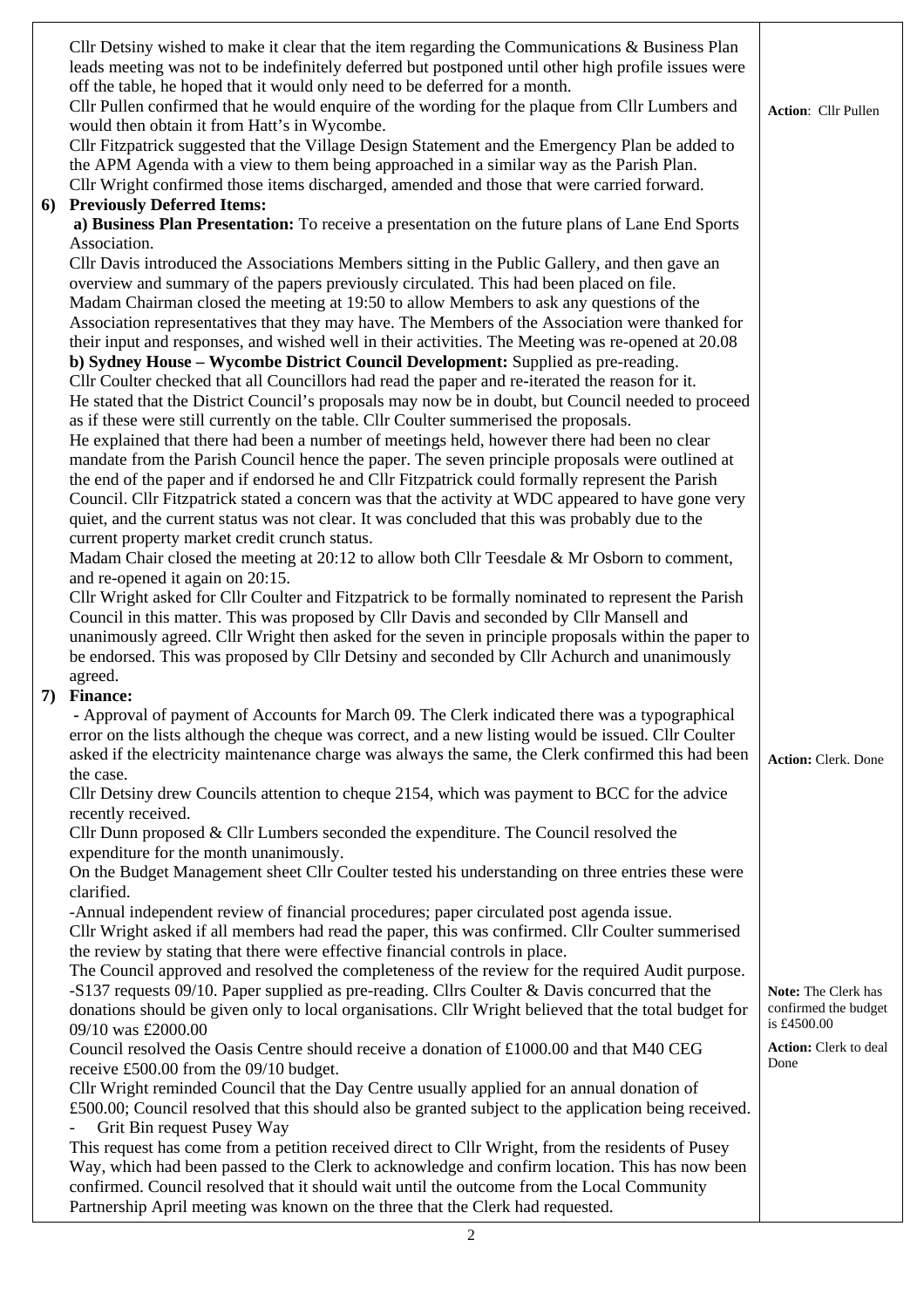|    | The Clerk to advise the residents that exceptional funding has been applied for and should be in a<br>position to confirm allocation early in the new financial year.                                                                                                                                                                                                                                                                                                     | Action: Clerk to deal<br>Done                                                            |
|----|---------------------------------------------------------------------------------------------------------------------------------------------------------------------------------------------------------------------------------------------------------------------------------------------------------------------------------------------------------------------------------------------------------------------------------------------------------------------------|------------------------------------------------------------------------------------------|
| 8) | County Pension Scheme: Discuss and approve discretions policy statement paper.<br>Councillors confirmed that they had read the paper. Cllr Coulter stated that this paper appeared to<br>put financial liability and onus on the Council as an employer to top up the benefits provided to the<br>employee, plus a number of other grey areas required clarification. Council resolved that Cllr<br>Coulter gain this clarification from the pension's team and feedback. | <b>Action: Cllr Coulter</b><br>Done - figures/costs<br>supplied obtained by<br>Clerk.    |
| 9) | Mill Pond Dipping request: To give consideration to and authorise request.<br>The Clerk explained the request to Council which had come from a family support worker working<br>for Sure Start in County. Council resolved that this should be granted subject to there being<br>clarification on the insurance cover for the children, and also that the children would actually not                                                                                     | <b>Action:</b> Clerk to<br>clarify Done.<br>Insurance in place and<br>no entry to water. |
|    | be getting into the water.                                                                                                                                                                                                                                                                                                                                                                                                                                                |                                                                                          |
|    | 10) Dog Fouling issue: To give consideration to, and agree actions to be taken on way forward.                                                                                                                                                                                                                                                                                                                                                                            |                                                                                          |
|    | Five suggestions had been put forward by local mothers as to the potential solution to this growing                                                                                                                                                                                                                                                                                                                                                                       |                                                                                          |
|    | issue, which had been sent in advance to Cllrs Coulter & Fitzpatrick as this area could be covered<br>by the Parish Plans groups they lead.                                                                                                                                                                                                                                                                                                                               |                                                                                          |
|    | (i) More Bins; (ii) Signage around the Village reminding Parishioners' that it is an offence; (iii) a                                                                                                                                                                                                                                                                                                                                                                     |                                                                                          |
|    | prominent notice in Clarion including a telephone number of the WDC contact; (iv) something on<br>the notice board along the lines of (iii); (v) Nappy sacks (provided by WDC) attached to the dog<br>waste bins.                                                                                                                                                                                                                                                         | Point (iii)<br><b>Already</b> done                                                       |
|    | Cllr Fitzpatrick asked for a vote of thanks to be given to Mrs Osborn for researching the legal                                                                                                                                                                                                                                                                                                                                                                           |                                                                                          |
|    | situation on this matter, which is a subject that is annoying as well as hazardous to children.                                                                                                                                                                                                                                                                                                                                                                           |                                                                                          |
|    | Council resolved that this matter should now be dealt with by them and that the following                                                                                                                                                                                                                                                                                                                                                                                 |                                                                                          |
|    | suggestions be investigated, to place a dog bin on the Village Green, an additional on footpath 25,                                                                                                                                                                                                                                                                                                                                                                       |                                                                                          |
|    | and one on the motorway bridge towards Wheeler End. Initially the planning criteria and WDC                                                                                                                                                                                                                                                                                                                                                                               |                                                                                          |
|    | consent to footpath 25 needed to be investigated. A further follow up article to go in the Clarion if                                                                                                                                                                                                                                                                                                                                                                     | <b>Action: Clerk. Done</b>                                                               |
|    | the situation did not show improvement over time.<br>11) Proposal for Street Lighting (Footpath 25 and Church Road): Give consideration to paper                                                                                                                                                                                                                                                                                                                          |                                                                                          |
|    | supplied as pre-reading. Cllr Coulter summerised the previous circulated paper.                                                                                                                                                                                                                                                                                                                                                                                           |                                                                                          |
|    | Council resolved unanimously to endorse the paper in principle, this subject to the funds being                                                                                                                                                                                                                                                                                                                                                                           |                                                                                          |
|    | forth coming from the impending resolution of the land dispute. Once this occurs then quotation                                                                                                                                                                                                                                                                                                                                                                           |                                                                                          |
|    | can be commissioned from SEC Ltd.                                                                                                                                                                                                                                                                                                                                                                                                                                         |                                                                                          |
|    | 12) Revels Parking Request: Consider and give approval to School Common parking request for $2nd$                                                                                                                                                                                                                                                                                                                                                                         |                                                                                          |
|    | Saturday in July. Cllr Wright declared a personal interest in this item. Council resolved                                                                                                                                                                                                                                                                                                                                                                                 | Action: Clerk to deal                                                                    |
|    | unanimously to give permission, subject to the common being roped off to avoid direct access on to<br>the B482 and subject to favourable weather and ground conditions.                                                                                                                                                                                                                                                                                                   | Done                                                                                     |
|    | 13) Voluntary Warden Replacement: Discussion and agreement of way forward. Pre-reading paper                                                                                                                                                                                                                                                                                                                                                                              |                                                                                          |
|    | supplied. Cllr Detsiny declared a personal interest in this matter because he lives on the Common.                                                                                                                                                                                                                                                                                                                                                                        |                                                                                          |
|    | Cllrs Achurch proposed and Lumbers seconded that the two volunteers named in the paper should                                                                                                                                                                                                                                                                                                                                                                             |                                                                                          |
|    | be approved, Council resolved this unanimously. But noted that as their knowledge would be                                                                                                                                                                                                                                                                                                                                                                                |                                                                                          |
|    | clearly less than the previous Warden they would need very clear direction from the Open Spaces                                                                                                                                                                                                                                                                                                                                                                           |                                                                                          |
|    | Committee as to what was required. The outgoing Warden had agreed to 'hand hold' for a short<br>period of time, however the responsibility sat with the Committee to ensure the new comers had the                                                                                                                                                                                                                                                                        |                                                                                          |
|    | appropriate support. Cllr Fitzpatrick requested that a letter of thanks be sent to the retiring Warden.                                                                                                                                                                                                                                                                                                                                                                   |                                                                                          |
|    | 14) Complaints Procedure Review: To endorse policy paper supplied as pre-reading.                                                                                                                                                                                                                                                                                                                                                                                         | <b>Action: Clerk Done</b>                                                                |
|    | Council resolved the word 'formal' should be added to the document heading, and also that a                                                                                                                                                                                                                                                                                                                                                                               |                                                                                          |
|    | Member of the Finance and Administration be included as part of any review. The document with                                                                                                                                                                                                                                                                                                                                                                             | <b>Action: Clerk Done</b>                                                                |
|    | these adjustments was endorsed.                                                                                                                                                                                                                                                                                                                                                                                                                                           |                                                                                          |
|    | 15) Issues Raised by Parishioners: To endorse policy paper - to be supplied. No paper was supplied<br>only an email document - which was circulated amongst Councillors at the meeting. Council                                                                                                                                                                                                                                                                           |                                                                                          |
|    | resolved that the response referred to within the recommendations be drafted by the Clerk, and that                                                                                                                                                                                                                                                                                                                                                                       |                                                                                          |
|    | a Procedure paper is produced to encompass the recommendations. Clerk to close the case in                                                                                                                                                                                                                                                                                                                                                                                | <b>Action: Clerk Done</b>                                                                |
|    | question, stating the recommendations had been considered and endorsed.                                                                                                                                                                                                                                                                                                                                                                                                   |                                                                                          |
|    | 16) Clerk's report: including Correspondence and Reports received (List as pre-reading, which are                                                                                                                                                                                                                                                                                                                                                                         |                                                                                          |
|    | available for inspection from the Clerk on request)                                                                                                                                                                                                                                                                                                                                                                                                                       |                                                                                          |
|    | Point 7: Reiterated; Point 8: No takers; Point 9: No takers; Point 16: No takers;<br>Point 18: Reiterated; Point 19: Cllr Mansell; Point 21: No takers; Point 22: Reiterated                                                                                                                                                                                                                                                                                              |                                                                                          |
|    | Point 24: Reiterated. Additionally:-                                                                                                                                                                                                                                                                                                                                                                                                                                      |                                                                                          |
|    | Email letter from resident of Philps Close multiple queries, previously circulated and to be added to                                                                                                                                                                                                                                                                                                                                                                     |                                                                                          |
|    | next Agenda.                                                                                                                                                                                                                                                                                                                                                                                                                                                              |                                                                                          |